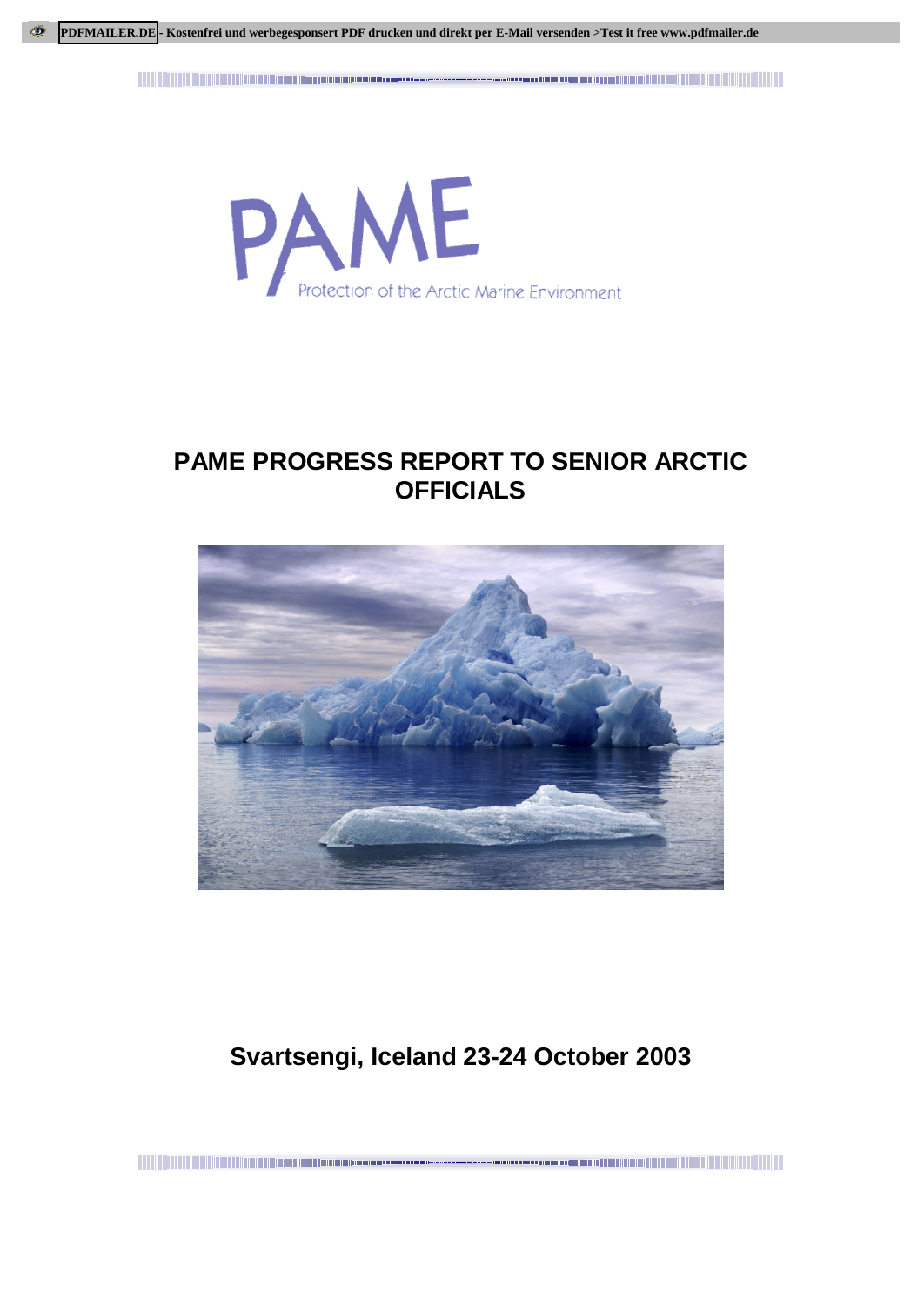### **1. DEVELOPMENTS SINCE THE LAST SAO MEETING**

The PAME working group has not met since the last SAO meeting. PAMEs activities and progress follows the 2002-2004 Work Plan as presented below.

#### **Development of an Arctic Marine Strategic Plan (AMSP)**

- The purpose of developing an <u>Arctic Council strategic plan for the protection</u> of the Arctic marine environment is based on comprehensive, collaborative and integrated ecosystem management approaches.
- Preparations of the AMSP are underway with Canada and Iceland as the lead countries and a workshop in support of the development of the AMSP be held in Iceland 20-22 of October.
- To ensure a broad-based input and facilitate the development of the AMSP through a collective approach, discussions have taken place with PAME representatives, Arctic Council Working Groups Chairs, Permanent Participants and Observers.
- The purpose of the **AMSP** workshop is to provide a forum for exchanging information and ideas on drivers of change, trends in oceans management and possible circumpolar responses to Arctic oceans issues. It is not intended as a decision-making event.
- The following themes are covered in the background papers and serve the purpose of assisting PAME in the development of the AMSP. These papers are also intended to inform participants at the AMSP workshop, but will not be presented at the workshop.
	- **1. Arctic Marine Transportation Into The Next Decade** Principal Author/Contact Person: Norway, Mr. Per W. Schive
	- **2. Understanding Arctic Marine Pollution** Principal Author/Contact Person: Mr. Helgi Jensson Chair of AMAP
	- **3. Indigenous Peoples Interests and Needs in the Protection and Utilization of Arctic Marine Resources** Principal Author/Contact Person: Mr. John Crump IPS Executive Secretary
	- **4. Offshore Arctic Oil and Gas Development 4a. Offshore Arctic Oil and Gas Development - What Does The Future Hold?**

Principal Author/Contact Person: Mr. Dennis Thurston (MMS)

#### **4b. Conservation Issues and Offshore Oil and Gas Development**

Principal Author/Contact Person: Ms. Samantha Smith, WWF in cooperation with ICC and RAIPON.

Hafnarstraeti 97 \* 600 Akureyri \* Iceland \* Tel: +354 461 1355 \* Fax: +354 462 3390 \* Email: pame@pame.is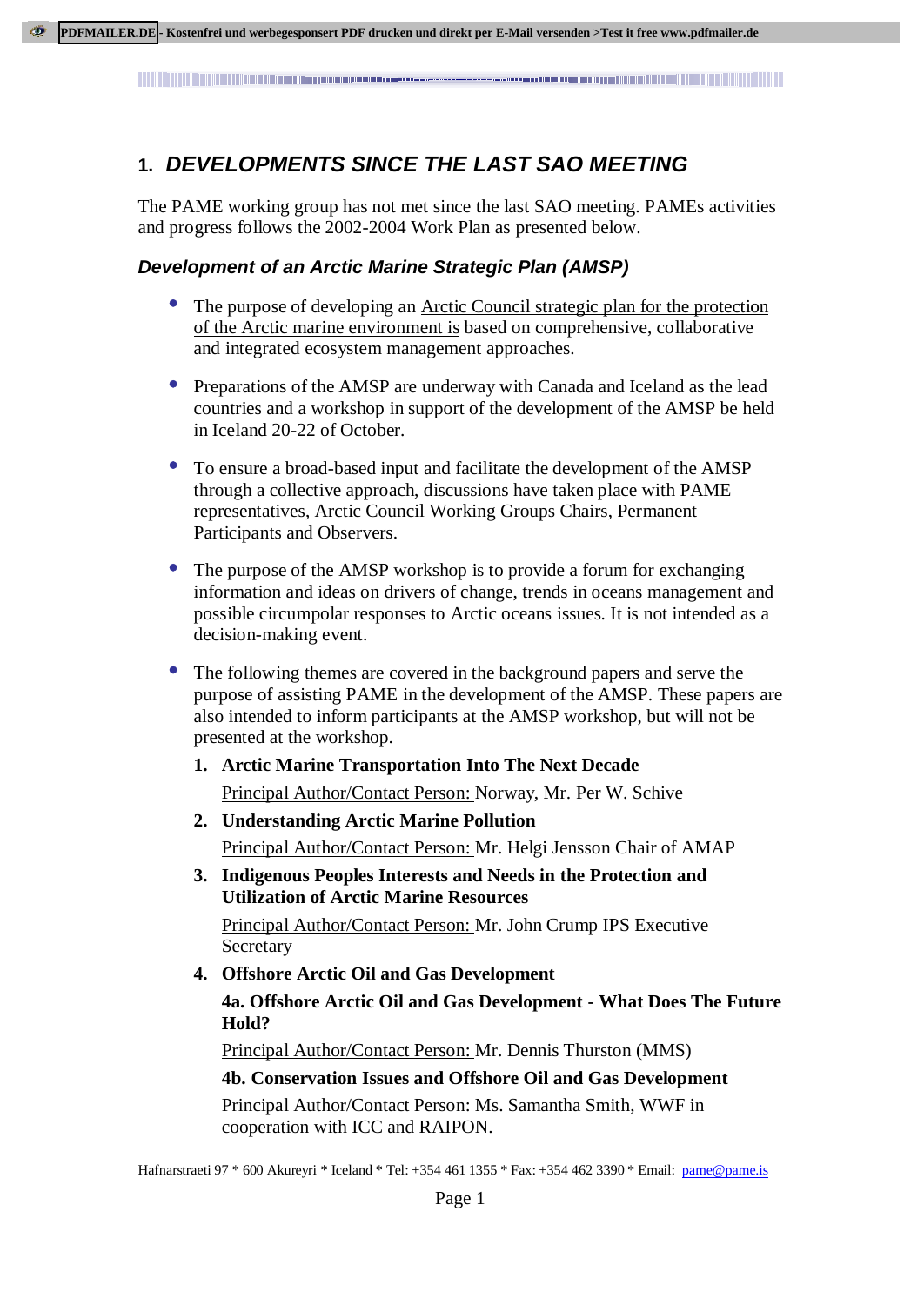<u> 1989 - Andrej Mariji Mariji Mariji Mariji Mariji Mariji Mariji Mariji Mariji Mariji Mariji Mariji Mariji Marij</u> 

**5. Ocean Governance and its Implementation: Guiding Principles for the Arctic Region**

Principal Author/Contact Person: Dr. François N. Bailet, Deputy Executive Director, International Ocean Institute (IOI)

**6. Ecosystem - based Approaches To Conserving and Managing Arctic Flora and Fauna**

Principle Author/Contact Person: Mr. Kent Wohl Chair of CAFF

**7. Financial and Partnership Approaches in Addressing Land-Based Sources (LBS) of Marine Pollution**

Principle Author/Contact Person: Mr. Per Dovle Chair of ACAP

**8. Environmental Emergencies and Risk Management**

Principle Author/Contact Person: Ms. Laura Johnston Chair of EPPR and Mr. Mark Meza, EPPR Working Group member, U.S. Coast Guard.

• A summary of the main outcomes of the AMSP workshop will be provided at the SAO meeting under agenda item 10.

#### **Other PAME-related activities**

- Overall mandate and individual land and sea-based activities addressed by PAME will be incorporated into the development of the Arctic Marine Strategic Plan.
- Canada is the lead country in developing Arctic Waters Oil Transfer Guidelines. These Guidelines are intended to address additional provisions deemed necessary for consideration beyond existing requirements of the SOLAS Convention in order to take into account the climate conditions of Arctic ice-covered waters and to meet appropriate standards of maritime safety and pollution prevention. Work is progressing according to schedule.
- The updated version of the Offshore Oil and Gas Guidelines (2002) has been translated into Russian and is available on PAME´s homepage: www.pame.is. Hard copies have been made available in English and Russian and sent out for distribution. Translation and printing was financed by the United States.
- The Russian NPA-Arctic is an important component of the RPA implementation phase and as such PAME follows the process of the GEF/Russian NPA-Arctic Project "The Russian Federation: Support to the National Programme of Action on the Protection of Arctic Marine Environment" that entered into force in August 2003, following approval of CEO of GEF and signature of the Project Document. This concludes a period of nearly two years since the approval by the GEF Council of the Project Brief in December 2001.
	- $\triangleright$  The first meeting of the projects' Steering Committee is scheduled to take place in Moscow 13-14 November 2003. PAME continues the dialogue and information exchange with the two co-executing agencies as it, in particular, relates to the projects' parallel activities, namely

Hafnarstraeti 97 \* 600 Akureyri \* Iceland \* Tel: +354 461 1355 \* Fax: +354 462 3390 \* Email: pame@pame.is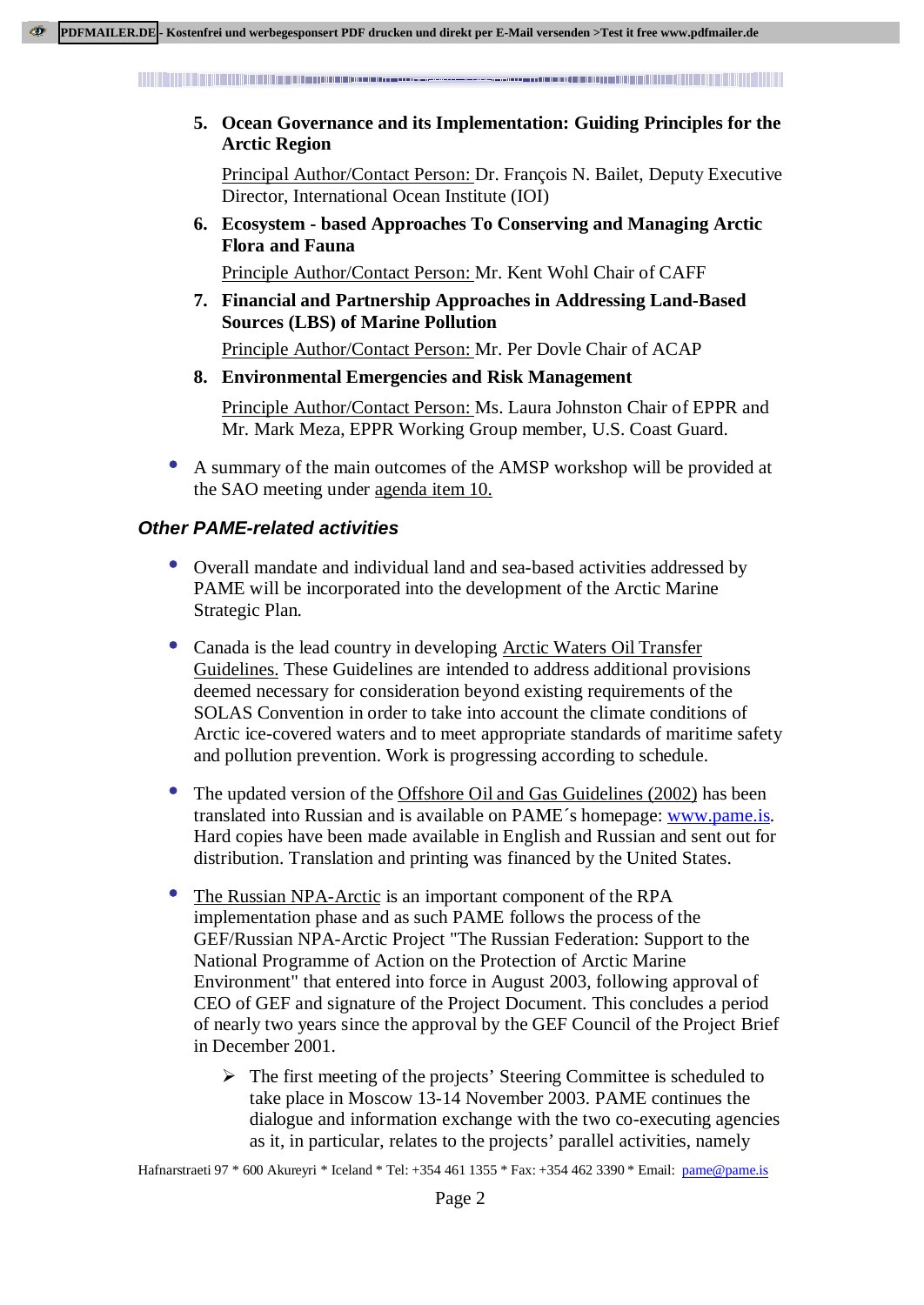<u> 1999 - Andrej Mariji Mariji Mariji Mariji Mariji Mariji Mariji Mariji Mariji Mariji Mariji Mariji Mariji Mar</u> 

> private/public sector round tables and the Partnership Conference which will be organized by the Russian Federation, led by the Ministries of Foreign Affairs and Economic Development and Trade.

 $\triangleright$  The planning of the round table meetings is important in the preparatory process of the Partnership Conference. United States intends to host one of the round table meetings. The timing of the roundtables is linked to the preparation of sufficiently detailed projects proposals that would be expected about 15 months after the beginning of the GEF Project and following decisions of the  $1<sup>st</sup>$  Steering Committee meeting.

#### **Collaboration with groups and organizations within and outside the Arctic Council**

- All working groups, permanent participants and observers of the Arctic Council have been informed on the work of the Arctic Marine Strategic Plan to ensure their early participation in this process through inputs on respective marine components of their existing programmes to ensure that they are accurately and appropriately reflected in the strategic plan and the planned workshop.
- PAME has provided input into the document on best practices in capacity building that is being prepared by Canada in response to request by SAOs.
- PAME continues to participate in UNEP's annual meetings of Regional Seas Conventions and Action Plans in their efforts to strengthen these programmes as many of the issues and problems addressed have relevance to PAME's work.
- PAME is involved and well informed on the ongoing developments of the EU Marine Strategy as a way to collaborate and ensure synergies in efforts and focus.
- The University of the Arctic has asked that PAME explore ways in which to establish a practical-level cooperation between the PAME working group and the program teams of the University of the Arctic. This will be discussed and further elaborated on at the next PAME meeting. In the meantime, the PAME Secretariat will be the main point of contact.

## **2. ONGOING WORK ACTIVITIES**

• The elements of the Arctic Marine Strategic Plan (AMSP) will evolve with ongoing consultations after the AMSP Workshop held in Reykjavik, Iceland 20- 22 October, 2003. Much of PAME´s work up to the next Ministerial meeting will be within the context of the development of the AMSP.